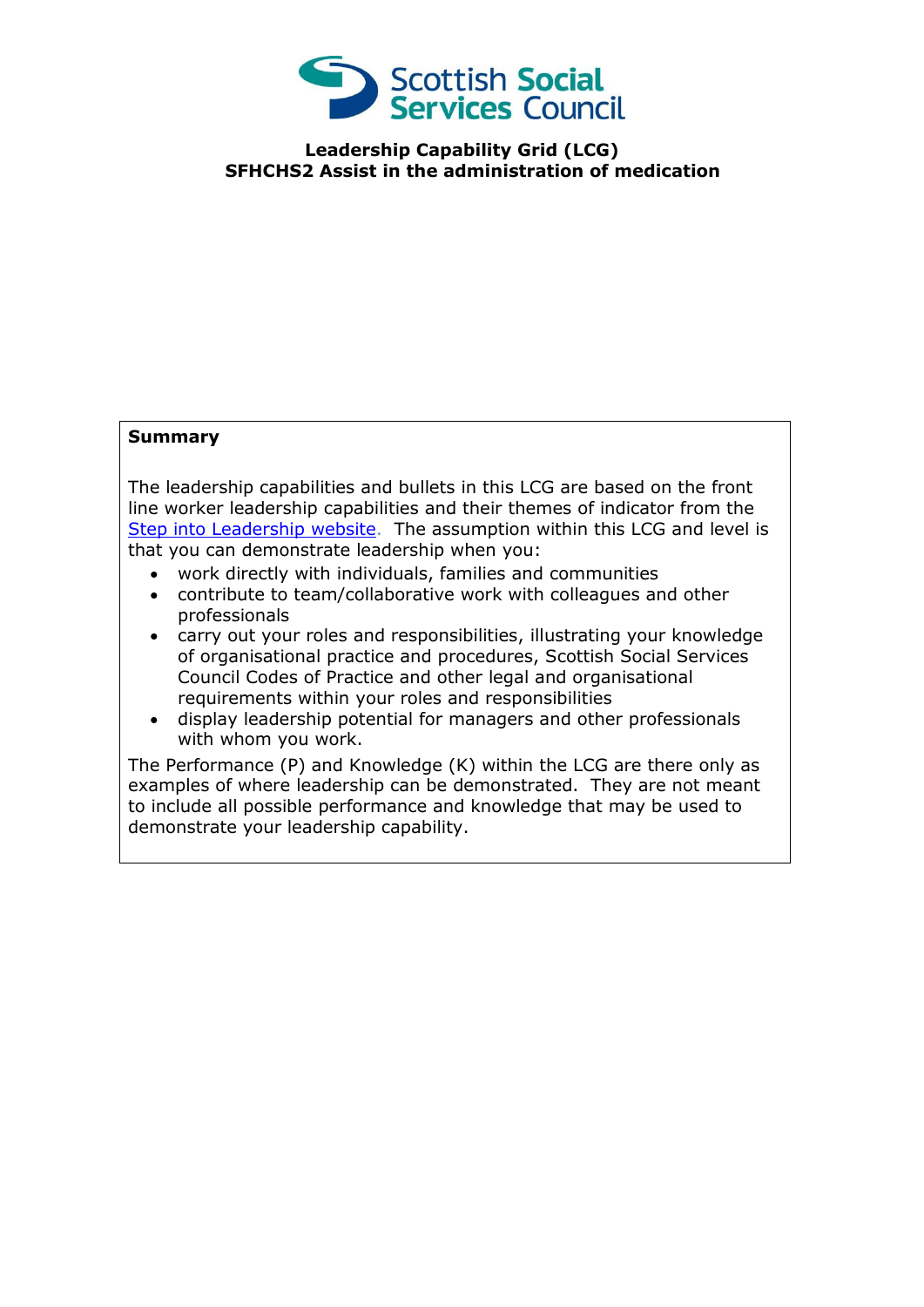

## **Leadership Capability Grid (LCG) SFHCHS2 Assist in the administration of medication**

| Leadership<br>capabilities         | When assisting in the administration of medication you can<br>demonstrate leadership capabilities by:                                                                                                                                                                                                                                                                                                                                                                                                                                                                                                                                                                                                                                                                                                                                                                                                                                    |
|------------------------------------|------------------------------------------------------------------------------------------------------------------------------------------------------------------------------------------------------------------------------------------------------------------------------------------------------------------------------------------------------------------------------------------------------------------------------------------------------------------------------------------------------------------------------------------------------------------------------------------------------------------------------------------------------------------------------------------------------------------------------------------------------------------------------------------------------------------------------------------------------------------------------------------------------------------------------------------|
| <b>Vision</b>                      | Providing a vision for individuals, families, communities, colleagues and<br>your organisation when you:<br>• See how best to make a difference when actively preparing,<br>undertaking and reviewing activities, supporting individuals ( $P3,4,6$ ,<br>$8,10,11,20,22$ ; K1-7,14,15), accessing and using related information<br>$(P1,2)$ , using observation and feedback $(P9,10)$ , seeking advice<br>(P19)<br>• Promote social service values when working with individuals ( $P3,4,6$ ,<br>8,10,11,20,22; K1-7,14,15), observing and evaluating (P7,9,12),<br>working with others ( $P17-20$ ; K10,11) and when recording and<br>reporting $(P13,16)$<br>• See the bigger picture when demonstrating knowledge and practice of<br>organisational, local and national policies and procedures (K1-7,14,<br>15) reviewing and evaluating activities (P8-12) and identifying and<br>implementing change to activities (P17,18,20-22) |
| Self-<br>leadership                | Displaying self leadership when you:<br>• Improve own leadership by seeking advice $(P19)$<br>• Demonstrate and promote resilience when adapting practice and<br>overcoming barriers (P8-12,15,17-22; K1-5,10-12)<br>• Challenge discrimination and oppression $(K1-5)$                                                                                                                                                                                                                                                                                                                                                                                                                                                                                                                                                                                                                                                                  |
| <b>Motivating</b><br>and inspiring | Motivating and inspiring others when you:<br>• Inspire people by personal example $(P3,4,8,10,11,17-20,22; K1-5,8,$<br>14,15)<br>• Recognise and value the contribution of others $(P3, 4, 6, 8, 10, 11, 17)$ ;<br>K10, 11)<br>• Support the creation of a learning and performance culture with<br>individuals and others $(P8-12, 17-20; K1-7)$                                                                                                                                                                                                                                                                                                                                                                                                                                                                                                                                                                                        |
| <b>Empowering</b>                  | Empowering people when you:<br>• Enable leadership at all levels $(P3, 4, 8-12, 15, 17, 18, 20-22; K8-9, 16-$<br>20)<br>• Support the creation of a knowledge and management culture by<br>seeking and providing information to enable understanding (P4,8-12,<br>17-19; K16-20,23,39)<br>Promote professional autonomy (P5,6,8,10-12,15; K16-20,23-25)<br>Involve people in development and improvement $(P8, 10, 11, 17-20)$ ;<br>$K16-20)$                                                                                                                                                                                                                                                                                                                                                                                                                                                                                            |